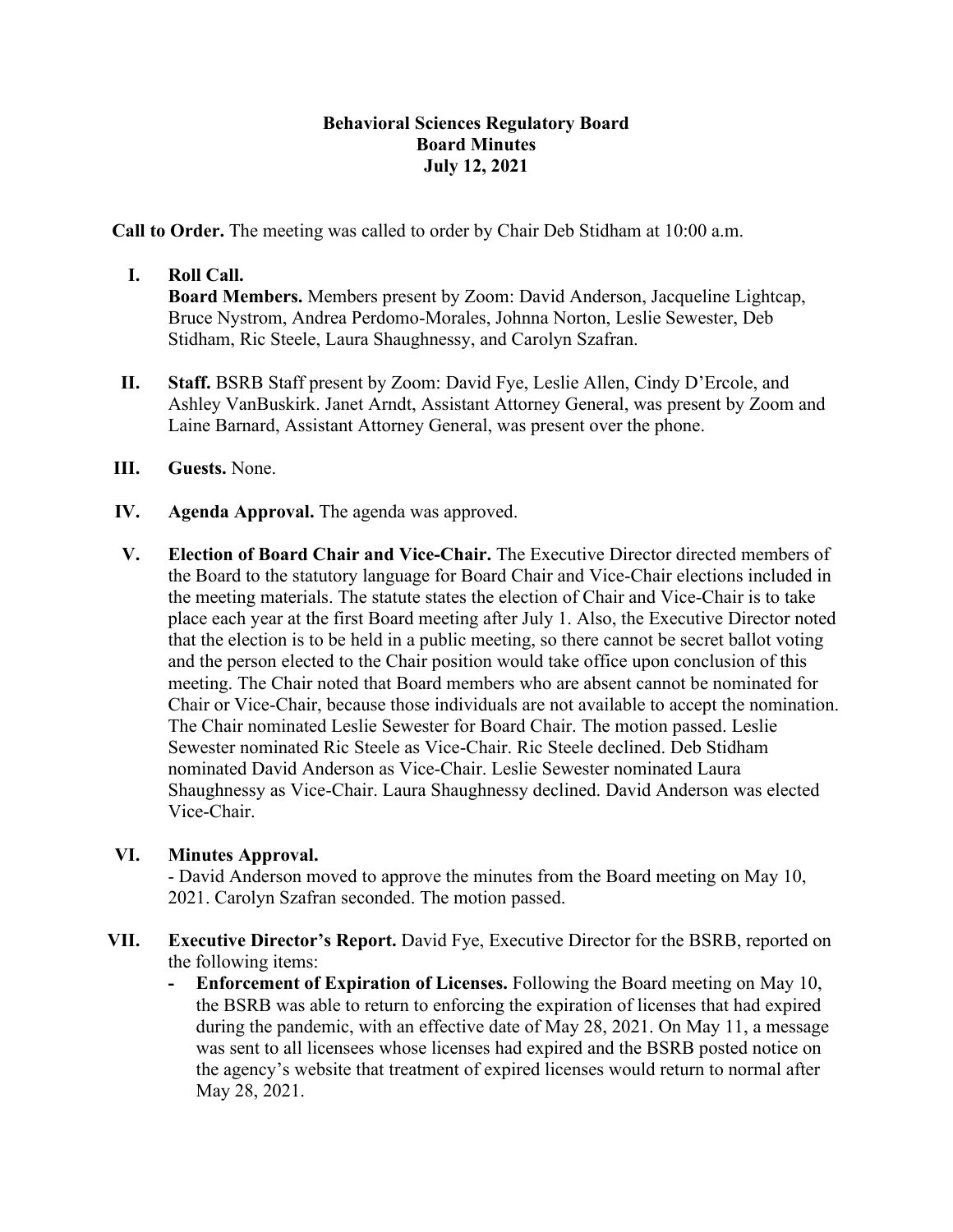- **- BSRB Staff Returned to Working in the Office Full-Time.** The state of emergency related to the pandemic ended on June 15. Per direction from the Governor, staff for most state agencies, including the BSRB, returned to working in state offices fulltime as of June 14, 2021. The BSRB received authorization to provide a telework policy, and the agency has been using that policy on a limited basis, while collecting information on its' effectiveness so that it could be expanded in the future.
- **- BSRB YouTube Channel.** Since the launch of the BSRB YouTube channel in January 2021, the agency has streamed or uploaded 26 videos of Board or Advisory Committee meetings. Those videos have been viewed a combined 557 times.
- **- Meeting Logistics.** The agency is working on logistics for in-person meetings/hybrid meetings. The agency has reached out to representatives from the Office of Information Technology Services, but they were unable to provide direct support to facilitate online meetings, so the agency is attempting to work on these details. The agency is asking each of the Advisory Committees to discuss what option they would like to use going forward.
- **- HB 2066.** The agency has been approved to hire a part-time licensing specialist to assist with expedited application processing times for military members, military spouses and select other individuals. The agency is moving forward.
- **- Mid-Year Performance Review Meetings.** Per direction from the Department of Administration, the agency held mid-year performance review check-in meetings with each staff member and allowed staff members to provide feedback on their current roles with the agency.
- **- Tracking Reports.** BSRB staff members have been asked to submit reports so the Director is able to better track the daily functions of the staff to assist with the process of making adjustments to employee roles in the future.
- **- BSRB Fee Fund Update.** The Executive Director summarized revenue and expenditures from the BSRB Fee Fund as of the end of FY 2021. Overall, revenue came in slightly higher than previously estimated. The 2021 Legislature approved a base budget for FY 2022 and FY 2023.
- **- Agency Facilitated Meetings.** The Executive Director's Report lists different meetings facilitated by the agency since the last Board meeting.
- **- Social Work Multi-State Compact.** The Executive Director attended a virtual Social Work Multi-State Compact Kickoff Meeting and an Overdose Fatality Review Board (OFRB) Introductory Meeting.
- **- Upcoming Conferences.** In August, the Executive Director will be attending a conference with the National Board for Certified Counselors (NBCC) in Denver, CO.
- **VIII. Staff Reports.** Leslie Allen, Assistant Director and Licensing Manager for the BSRB, provided updated information on the number of permanent licensees for active practitioners, per the distinct fields licensed by the BSRB.

# **IX. New Business.**

A. **Danielle Johnson Resigned from the Board.** BSRB Board member Danielle Johnson recently accepted a position to be the new Director for Habitat for Humanity, so she resigned her position on the Board for the BSRB on June 25, 2021. The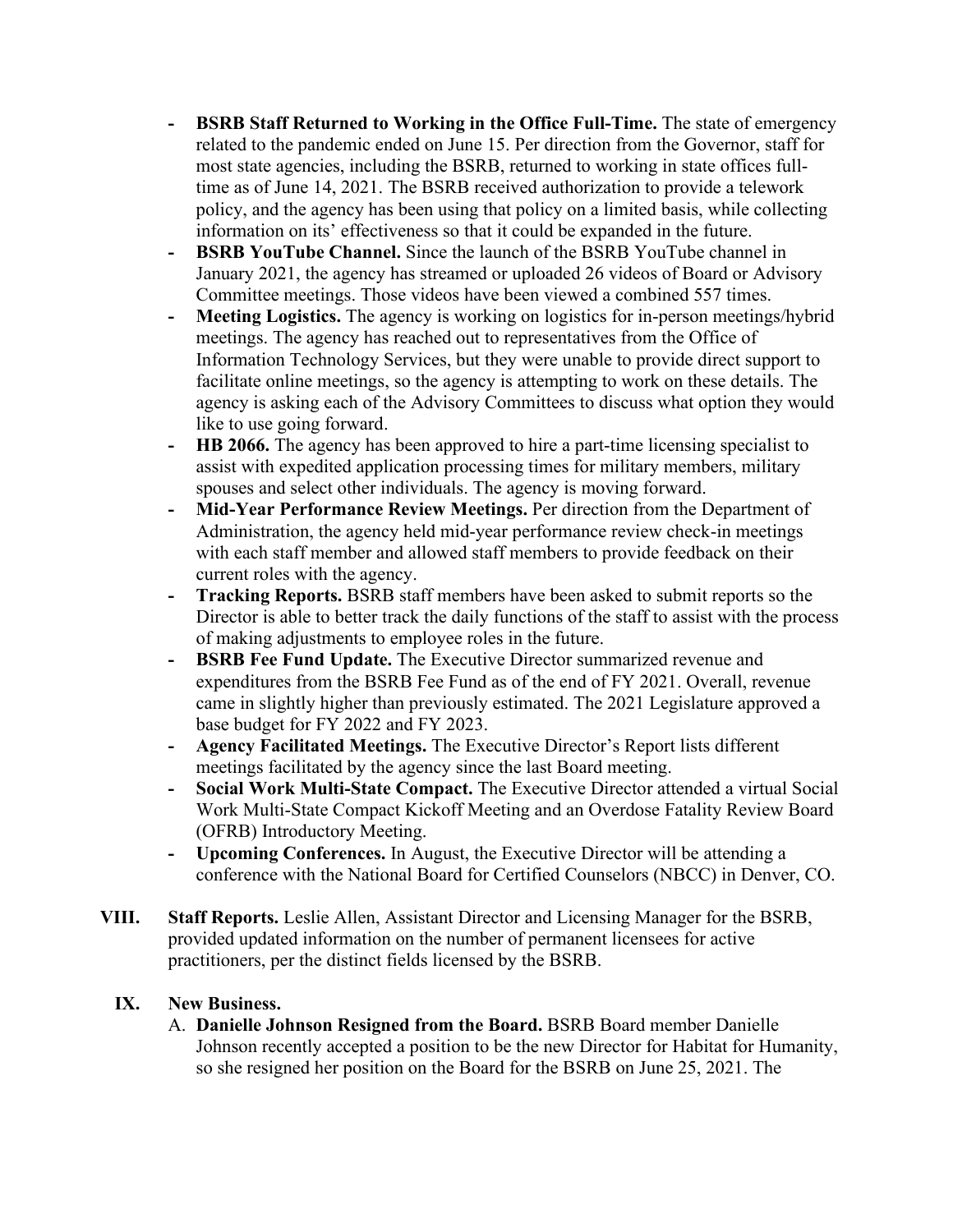Executive Director has been in conversations with the Governor's Office of Appointments and he will inform the Board when a new Board member is appointed.

B. **Assistant Attorney General Janet Arndt is Retiring.** Assistant Attorney General Janet Arndt has been with the Attorney General's office since 2007 and has been with the State over 26 years. Due to her upcoming retirement on August 6, this will be her last meeting with the Board. Assistant Attorney General Laine Barnard will take over as the primary attorney assisting the Board from the Attorney General's office. Board members and the Executive Director thanked Ms. Arndt for her service to the BSRB and stated they looked forward to working with Ms. Barnard going forward.

### C. **Review of Regulatory Language Due to Passage of HB 2208**

- a. **Regulatory Language Concerning Licensure Requirements.** The Assistant Director reviewed draft regulatory language, including language on postgraduate supervision, direct client contact, necessary hours of clinical supervision, extenuating circumstances, definition of an hour, definition of a half-hour. The Assistant Director used the social work regulations as an example, noting that the same changes would be made to regulations for the other professions. The Assistant Director reviewed separate language concerning practicums, related fields, supervision, and direct client-contact hours.
- b. **Licensed Psychology Regulation Expanding Supervision by Televideo.** The Assistant Director reviewed additional language expanded tele-video supervision for the licensed psychology profession. The Executive Director noted that this regulation change was not covered in HB 2208, however it was recommended by the Licensed Psychology Advisory Committee as it would bring a change for the licensed psychology statutes that was similar to the changes for the other professions in HB 2208. By consensus, the Board directed the Assistant Director to continue forward in the process to submit this language to the Department of Administration for review.
- c. **Setting Fee for Board-Approved Marriage and Family Therapy and Professional Counseling Clinical Supervisors.** The Executive Director noted HB 2208 set the maximum fee cap to be a Board-approved clinical supervisor for the professions of marriage and family therapy and professional counseling at \$50. Board members were asked what amount should be set in regulation. Board members noted they did not wish this fee to be prohibitive, but to compensate for staff time spent reviewing and approving these applications. Laura Shaughnessy moved to set the one-time fee at \$20 in regulation for both the marriage and family therapy and professional counseling professions. Leslie Sewester seconded. The motion carried.
- D. **Selecting Representative for Overdose Fatality Review Board.** The Executive Director informed the Board that the Kansas Department of Health and Environment (KDHE) received a grant from the Centers for Disease Control and Prevention to study fatalities due to overdoses. KDHE sent a letter to several agencies, including the BSRB, to see if they would be interested in participating in this group. The Executive Director attended an introductory meeting of the Overdose Fatality Review Board on behalf of the Board. The Executive Director noted he would be willing to attend future meetings and report back to the Board on the work of this group, or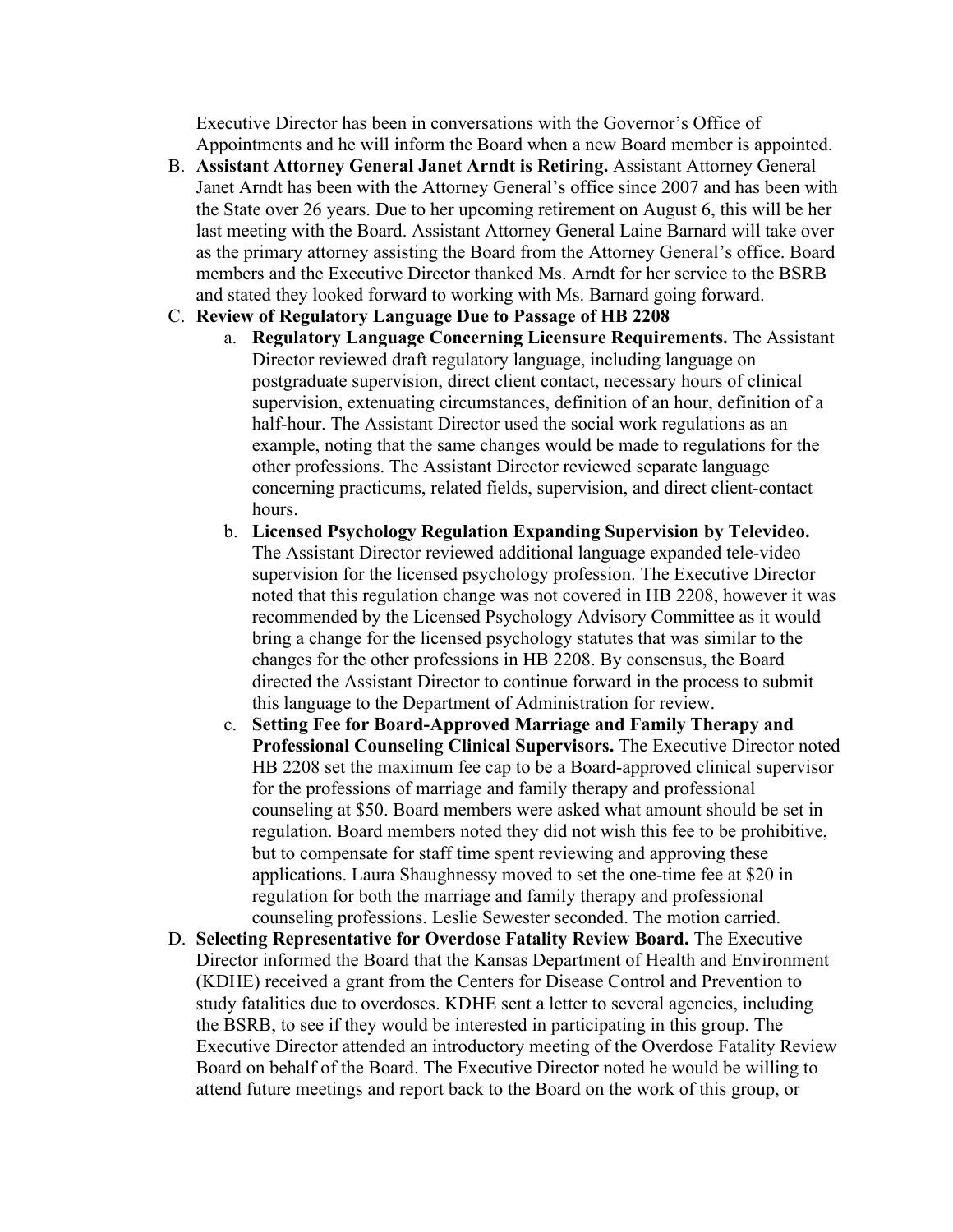other Board members could attend if they were interested. Bruce Nystrom stated he had some interest in this area. The Board asked the Executive Director to continue to attend meetings to obtain more details regarding this group and will report back to the Board to see if a Board member wishes to be named as a representative to this group in the future.

- E. **Selecting Representative for Kansas Fights Addiction Grant Review Board.** The Executive Director noted the Kansas Fights Addiction Grant Review Board was established in the office of the Attorney General, due to the passage of legislation during the 2021 Legislative session. No meetings have been scheduled yet, but the Board appointed the Executive Director as the initial representative of the Board and asked the Executive Director to collect additional information and report back at a future Board meeting to determine if the Board would like to select a Board member as a representative to attend future meetings.
- F. **Forum for Board Meetings Going Forward – In-Person, Remote or Hybrid.** The Board discussed whether to hold in-person, remote meetings, or a hybrid of the two options going froward. The Board decided to hold remote meetings in November and January and in-person meetings in March, May, July and September.
- G. **Recruitment of Advisory Committee Members.** The Executive Director reported that he spoke with the chairs of the Advisory Committees to determine if they would be interested in sending a message to licensees that the Advisory Committee was interested in adding new members. Based on the responses from the chairs, the Executive Director sent emails to licensees from most professions. The Executive Director reported to the Board summary information on the number of applications that have been received. Advisory Committees will begin the process of reviewing resumes and letters of interest from applicants and making recommendations on new members, to be submitted to the Chair of the Board for review and consideration.
- H. **Board Governance Policy from 2011 Distributed for Review at a Future Meeting.** The BSRB Board Governance Policy was last modified and adopted by the Board in October of 2011. The Executive Director provided a copy of the Policy to Board members and noted he would be reviewing the Policy to suggest updates and changes, based on current Board practices and other considerations. Board members were asked to review the Policy for consideration of additional changes at the September Board meeting.
- I. **Aligning Expiration Dates for Multiple Licenses Under the BSRB.** The Executive Director informed the Board that some practitioners hold multiple licenses through the BSRB and the agency has received requests in the past to align the expiration dates for multiple licenses. The Executive Director noted the agency does not have authority to shorten or extend the length of licensure to align the expiration dates and to enable the agency to do this, it would require extensive changes to the licensure acts for the different professions. The Executive Director noted that while there are over 14,100 permanent licenses under the BSRB, about 1,100 individuals hold more than one license. Board members noted they would like to continue to discuss this topic in the future to examine potential changes. Members noted aligning expiration dates could be helpful when practitioners are keeping track continuing education hours, but some practitioners may not want to align the expiration dates as they may not want all of their renewal fees to be due at the same time. It was noted that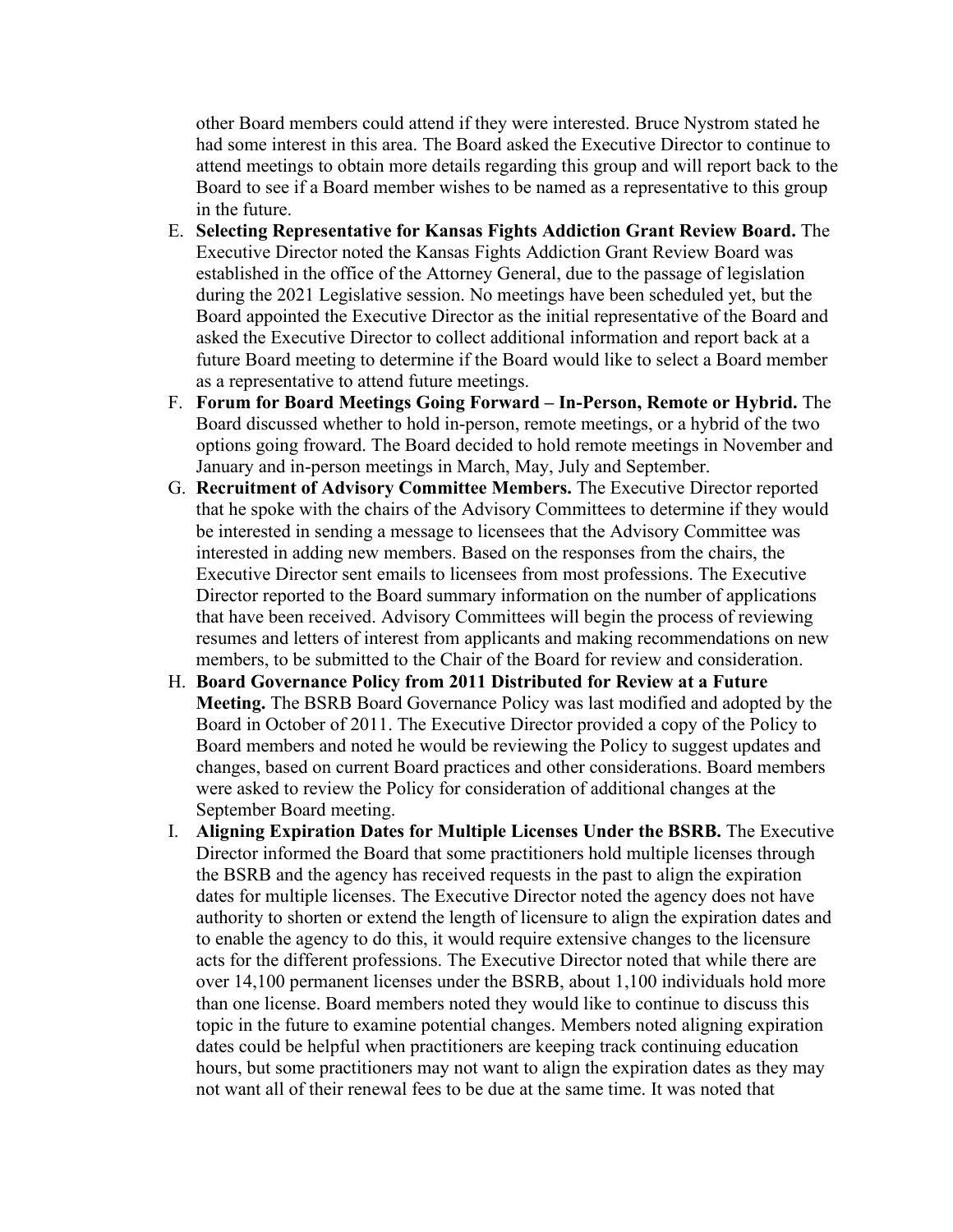licensed psychology licenses are unique, as they are renewed in June of even numbered years. Some Board members spoke in favor of considering changing the renewal dates to be based on licensee's birth months. The Board asked the Executive Director to work on the process of creating a letter or survey to licensees with more than one license to see if they would be interested in changing the statutes to allow them to align the expiration dates of their licenses.

- **X. Executive Session.** Andrea Perdomo-Morales moved "pursuant to K.S.A. 75-4319(b)(2), I move that the Board recess into executive session for 25 minutes and reconvene the open meeting at 12:30 p.m. The meeting will be reconvened remotely by conference call at 1-877-278-8686, PIN 327072, and at the link to the Board's YouTube channel as stated in the notice of meeting that was sent to individuals who requested notice and published on the Board's website: ksbsrb.ks.gov. The justification is consultation with the Board's legal counsel, Assistant Attorneys General Janet Arndt and Laine Barnard, that would be deemed privileged in the attorney-client relationship. The subjects to be discussed in the executive session concern issues with a proposed contract. Board staff who are included as the client in the executive session are David Fye and Leslie Allen." Ric Steele seconded. The motion passed.
- **XI. Consideration of Service Agreement with Office of Administrative Hearings for FY 2022.** Laura Shaughnessy moved to direct the Executive Director to sign the proposed agreement with the Office of Administrative Hearings for FY 2022. Leslie Sewester seconded. The motion passed.
- **XII. Review of Additional Regulatory Language.** The Assistant Director and Licensing Manager reviewed additional regulatory language concerning direct client contact, extenuating circumstances, and other topics. The Assistant Director noted that the statutes and regulations for the licensed psychology profession does not include a definition of "Direct Client Contact," and asked the two Board members representing licensed psychology if similar language should be added to define that term in regulation for that profession. The Board members representing licensed psychology requested draft language be submitted to the Licensed Psychology Advisory Committee, so the Advisory Committee could review the language and make a recommendation on whether it should be added.

## **XIII. Old Business.**

- **A. Licensing Database Agreement for FY 2022.** The Executive Director reported that following the last Board meeting, he negotiated for additional language to be added to the licensing database contract with the Board of Healing Arts, including language that disciplinary items and the initial application process for licensing would begin to be moved to the online system in FY 2022, though it was not guaranteed that it would be completed during that fiscal year. The cost of the agreement is the same as the agreement for FY 2021. The agreement has been signed and is in place for FY 2022.
- **B. Review of Legislation and Considerations for Implementation.**
	- i. **HB 2066 –Licensure of Military Servicemembers, Military Spouses, and Others.** The Executive Director reported this bill went into effect as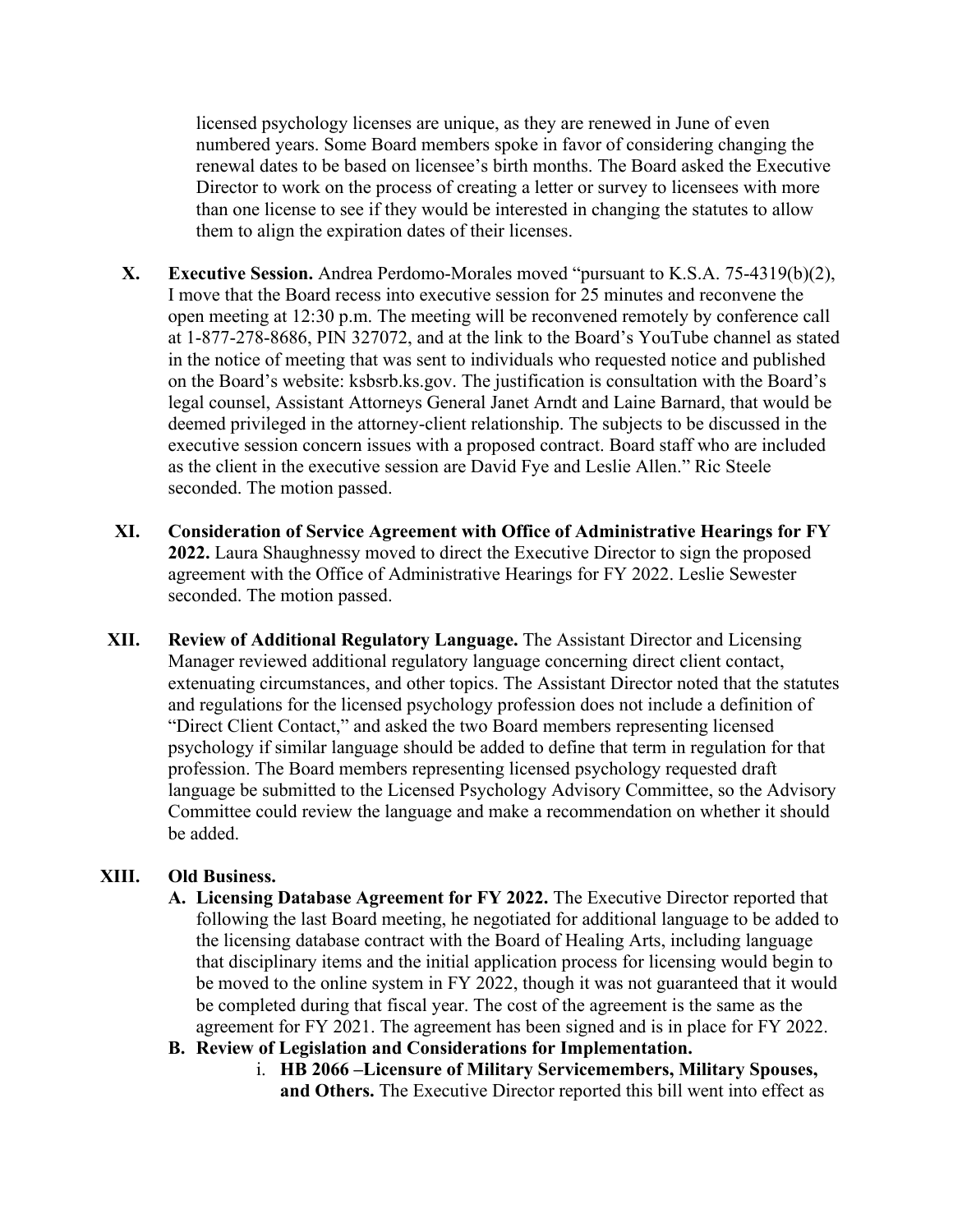of July 1, 2021. Information on the bill has been posted to the BSRB website and applications have been revised to include language to determine if applicants will qualify for licensure under this bill.

- ii. **SB 170 – Bill Concerning PSYPACT.** The Executive Director reported that, due to the passage of SB 170, Kansas will become a member-state of PSYPACT on January 1, 2022.
	- **1. PSYPACT Participation Fee.** SB 170 included language offered by representatives of the Kansas Psychology Association and adopted by the Kansas Legislature, authorizing the Board of the BSRB to assess a fee at the time of licensure or renewal to licensed psychologists who wish to practice under PSYPACT and who list Kansas as their home-state. The fee was not to exceed \$25. It was noted that PSYPACT will assess a fee to the BSRB totaling \$10, per calendar year, for any licensed psychologist practicing under PSYPACT who lists Kansas as their home-state. It was also noted that the BSRB is anticipating investigating additional complaints against practitioners from other states practicing under PSYPACT. Ric Steele moved to implement a fee of \$25 fee at renewal. Carolyn Szafran seconded. The motion passed.
	- **2. Selecting Representative for PSYPACT Commission.** States that participate in PSYPACT are required to select a representative so attend meetings for PSYPACT. The Licensed Psychology Advisory Committee met and recommended naming the Executive Director of the BSRB to serve as the PSYPACT Commissioner for the State of Kansas. Ric Steele moved to appoint the Executive Director of the BSRB to serve as the PSYPACT Commissioner for the State of Kansas. David Anderson seconded. The motion carried.
- **C. Update on Contracting with Licensure Review Company.** The Executive Director reported that the agency is still in the contract negotiating process. He reported that he received a new version of a potential agreement from the company and submitted it for review from legal counsel for the BSRB. The Executive Director noted that he will continue contract negotiations in an effort to reach an agreement.
- **XIV. Complaint Review Committee Report.** Bruce Nystrom, Chair of the Complaint Review Committee, noted the CRC met in June and he gave a brief report on the number of violations that were received, noting the Committee had a few more cases than normal in June.

### **XV. Professions Reports.**

- **A. Licensed Psychology.** Ric Steele, Chair of the Advisory Committee, noted the Advisory Committee met on June 8 and discussed PSYPACT and the Commissioner role. The Advisory Committee members also discussed selecting new Advisory Committee members.
- **B. Social Work.** Carolyn Szafran, Co-Chair of the Advisory Committee, noted the Advisory Committee met May 18 and discussed the possibility of pursuing Board-